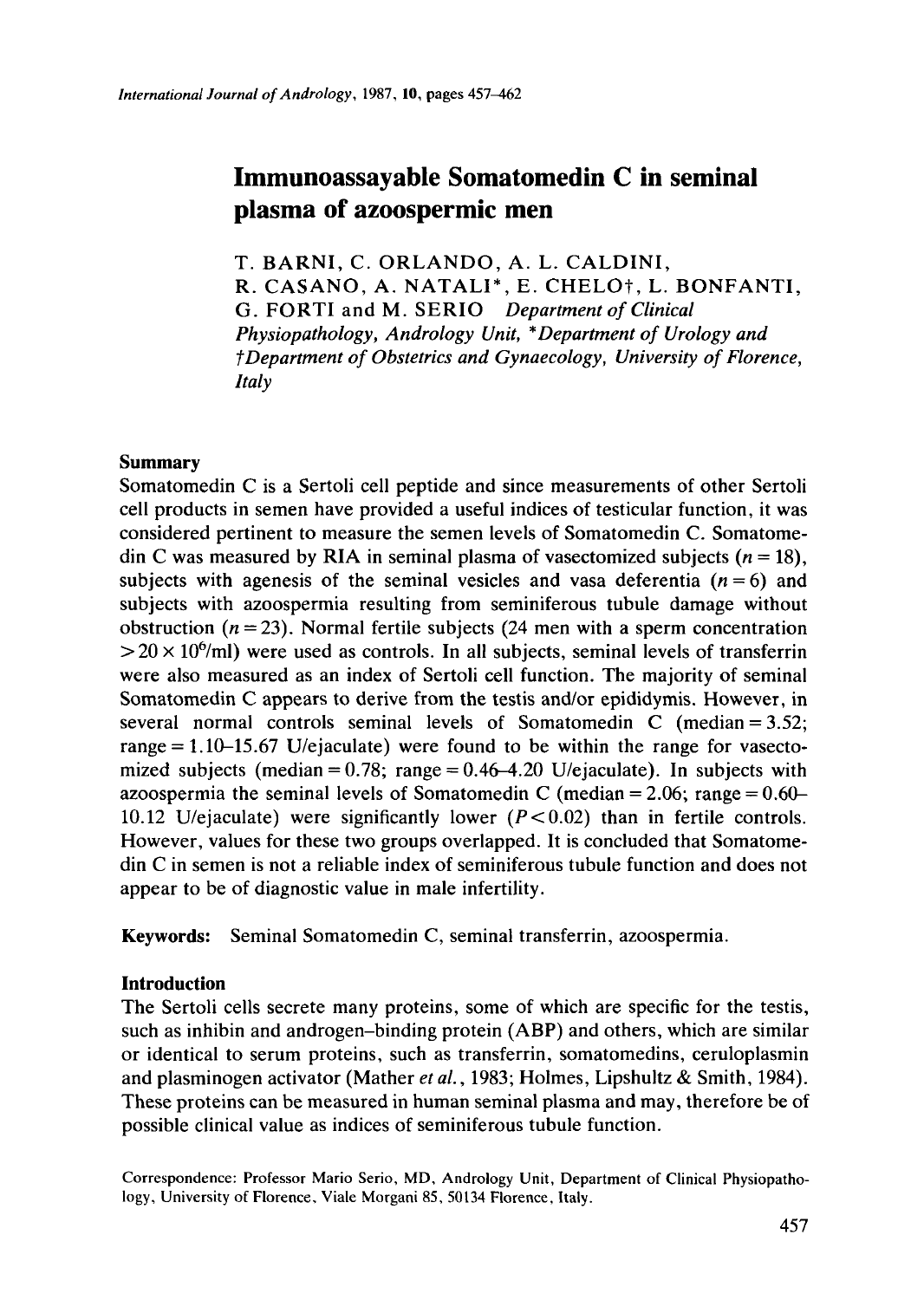# 458 *T. Barni* et al.

Previous reports from this (Orlando *et al.,* 1985, Caldini *et al.,* 1986) and other laboratories (Holmes, Lipshultz & Smith, 1982) have demonstrated that, in man, 80% of seminal transferrin derives from the Sertoli cell. Moreover, seminal transferrin is below the normal range in patients with azoospermia resulting from severe seminiferous tubule damage without obstruction. In the same studies (Orlando *et al.,* 1985, Caldini *et al.,* 1986) a significant correlation was found between seminal transferrin levels and sperm number. Therefore, seminal transferrin may be a useful clinical index of seminiferous tubule function.

Until now, Somatomedin C has not been measured in seminal plasma from azoospermic men. In this paper we report values for seminal Somatomedin C in men with azoospermia of various aetiologies. These results have been compared to values for seminal transferrin in the same subjects.

# **Patients and methods**

## *Patients*

Azoospermic patients derived from three groups: (a) vasectomized subjects, at least 1 year after operation  $(n = 18)$ ; (b) men with agenesis of the vasa deferentia and seminal vesicles as demonstrated by semen analysis and transrectal echography  $(n=6)$ ; (c) subjects with azoospermia due to seminiferous tubule damage as demonstrated by testicular biopsy, performed according to a previously described procedure (Forti *et al.*, 1981)  $(n=23)$ . The latter subjects were assumed to be without obstruction on the basis of the seminal levels of free L-carnitine (Soufir, Marson & Jouannet, 1981) and **epididymo-vesiculodeferentography.** This radiological investigation was performed during anesthesia for testicular biopsy by injection of 5 ml Uromiro 240 (an aqueous solution of iodamide in 45% meglumine and 55% sodium hydroxide, corresponding to 420 mg/ml iodine; Bracco, Italy) into the vasa deferentia using a 27 gauge needle for lymphangiography.

A group of 24 normal fertile subjects with sperm concentrations of  $20 \times 10^6$ /ml were used as controls. All groups were matched for age.

## **Methods**

In all subjects, testicular volume was measured using a Prader orchidometer. Semen collection and analysis were performed according to World Health Organization recommended procedures (WHO, 1980), after **4** days of sexual abstinence. Seminal plasma was separated by centrifugation at  $2500 \times g$  for 10 min and stored at -20°C until assayed.

Somatomedin C was measured using reagents (rabbit anti-serum to human Somatomedin C, Somatomedin C standard and iodinated tracer) produced by the Nichols Institute (San Juan Capistrano, CA, U.S.A.). The human Somatomedin C was purified from Cohn fraction IV-4 according to the procedure described by Svoboda *et al.,* (1980). The assay procedure was as follows. Somatomedin C standard (5-200 mU/ml) or seminal plasma samples (diluted 1:20 with assay buffer) were pre-incubated with anti-serum for 1 h at room temperature. After addition of the iodinated tracer (about 10 000 c.p.m./tube), the tubes were incubated overnight at 4°C. Separation of bound and free was performed using a second antibody raised in goats.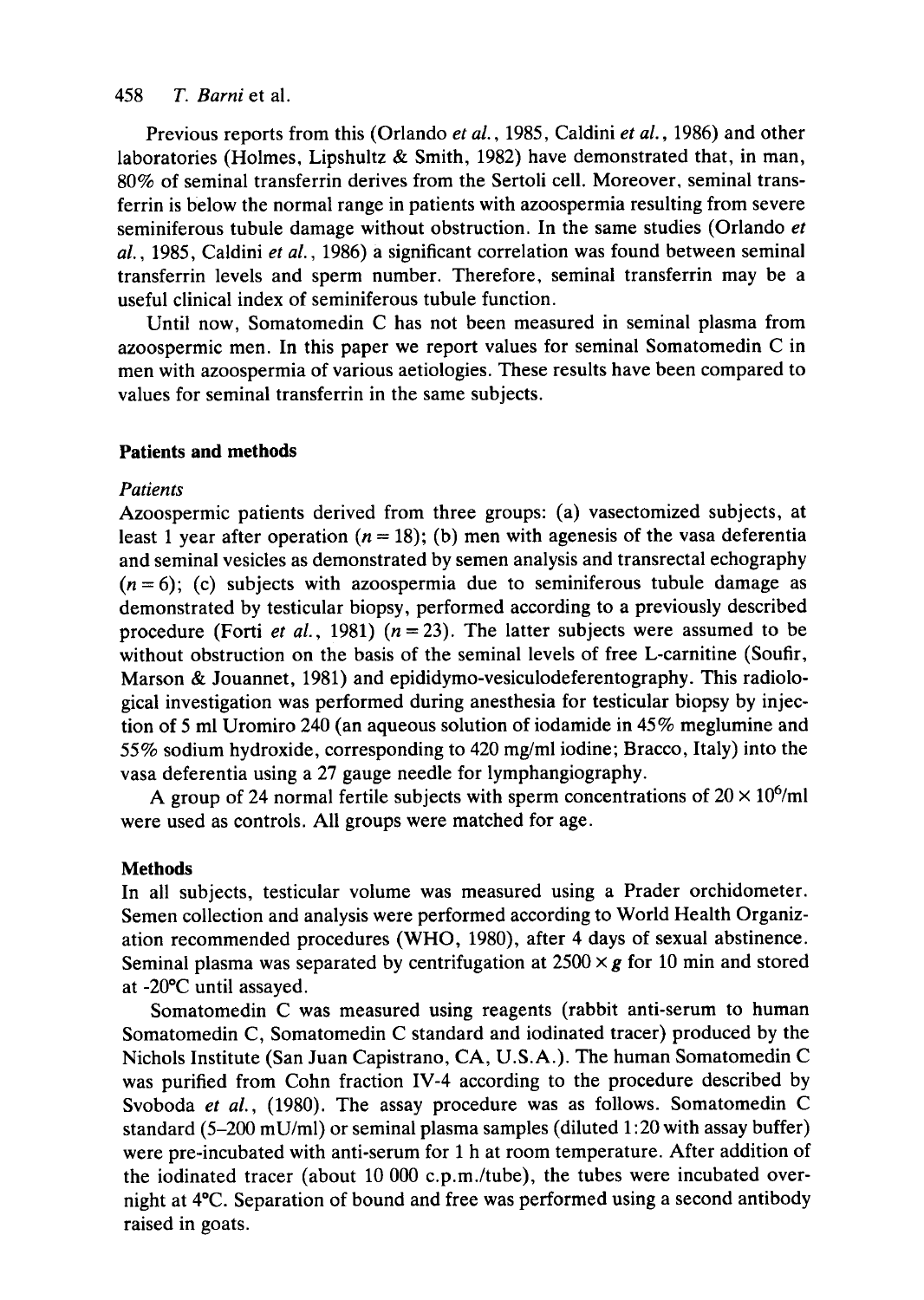In the same seminal plasma samples, transferrin was measured using a chemiluminescent immunoassay (Caldini *ef al.,* 1986).

Serum FSH level was measured in all subjects by an RIA method (Forti *ef al.,*  1981) and in the same serum samples transferrin and Somatomedin *C* were also measured.

Seminal free L-carnitine was measured by a radioenzymatic method (Boehmer, Rydning & Solberg, 1974; McGarry & Foster, 1976).

#### *Statistical analysis*

All data are presented **as** the median and range. Comparisons between groups were made using Wilcoxon's test for unpaired data.

#### **Results**

The within- and between-assay coefficients of variation (CV) for Somatomedin C in human seminal plasma were 5.2%  $(n = 15)$  and 9.0%  $(n = 15)$ , respectively. Different dilutions of seminal plasma showed linearity with the Somatomedin C standard over the range  $0.62-10 \mu l$  tube  $(y = 0.997x + 0.05; r = 0.994; n = 40)$ . Recovery tests  $(n = 8)$  performed by adding different doses of standard Somatomedin C (10,  $25, 50$  mU) to a constant volume of seminal fluid, showed a mean recovery of  $108 \pm 7.0\%$  (mean  $\pm$  SD).



**Fig. 1. Levels of immunoreactive Somatomedin C in seminal plasma (expressed as Units per ejaculate)**  from subjects with agenesis of the vasa deferentia and seminal vesicles  $(AG; n=6)$  (median- $+$  **range** = 0.37; 0.09–1.00), vasectomized patients (VS;  $n = 18$ ) (1.00; 0.38–4.20), subjects with azoos**permia due to seminiferous tubule damage (AZ;** *n* = **23) (2.06; 0.60-10.12) and normal fertile controls**   $(N; n = 24)$  (3.52; 1.10–15.67).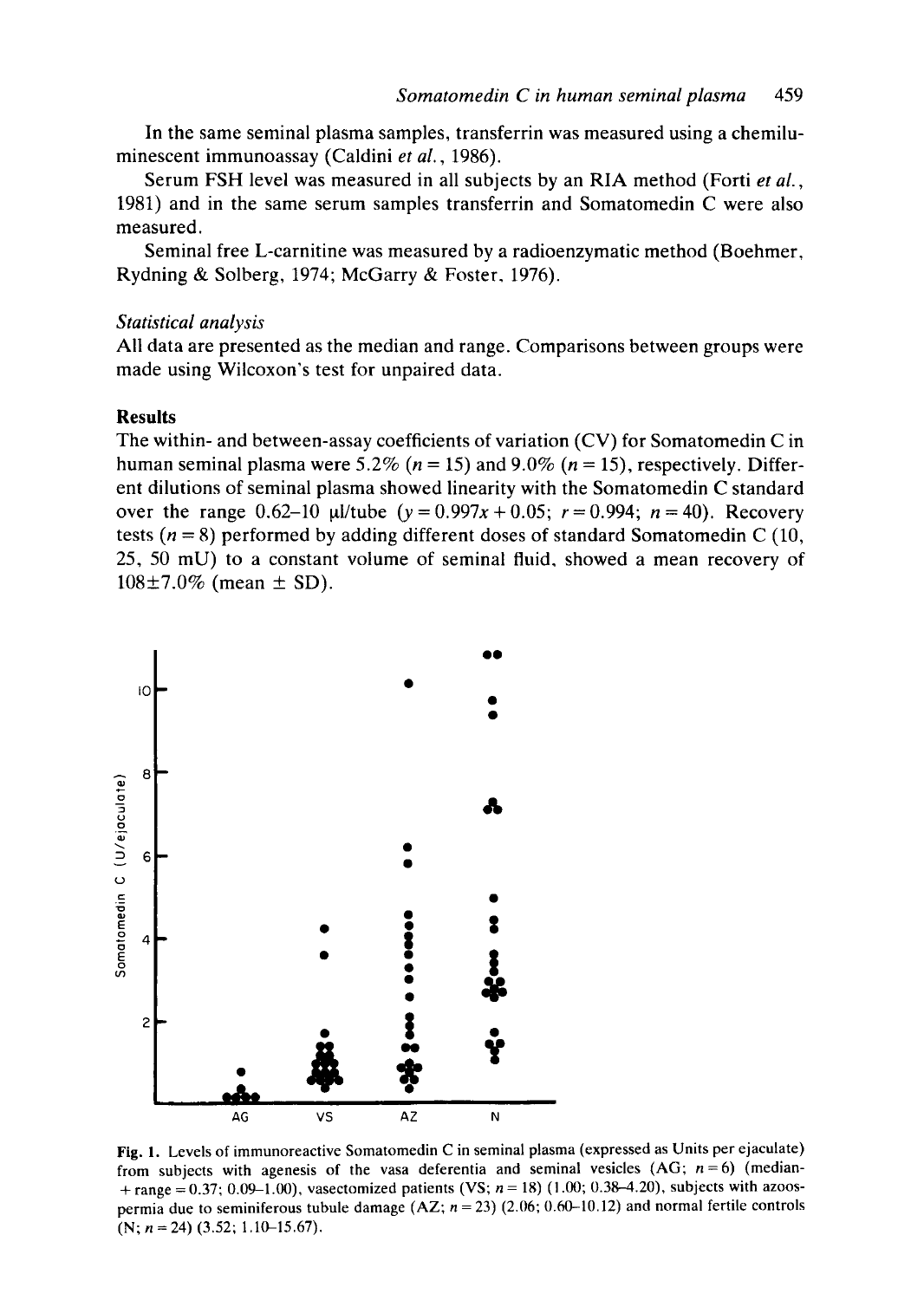## 460 T. *Barni* et al.

The anti-serum used in the assay was highly specific for Somatomedin C and showed 30% cross-reactivity with Somatomedin A,  $1\%$  cross-reactivity with IGF-II and < 0.1% cross-reactivity with insulin, LH, FSH, TSH, hGH, epidermal growth factor, IGF I-C peptide, ovalbumin, lactoferrin and transferrin.

No difference was found between the Somatomedin C concentration measured in freshly collected samples  $(3.18\pm1.13 \text{ U/ml})$ ; mean  $\pm$  SD) and after storage at -20°C (3.34 $\pm$ 1.42 U/ml; mean  $\pm$  SD) for at least 2 months (n = 10). Data were evaluated by the paired Student's t-test. The intra-individual variability calculated in four subjects (five samples each) was 5.9% (CV).

Values for seminal Somatomedin C in the four groups of subjects are illustrated in Fig. 1. Seminal levels of transferrin in the same subjects are illustrated in Fig. 2. The median value for serum Somatomedin C and transferrin in subjects with azoospermia resulting from seminiferous tubule damage were 1.03 (range: 0.48 - 2.04) U/ml and 2171 (range:  $1953-3584$ )  $\mu$ g/ml, respectively, while, in normal controls the corresponding values were 1.11 (range: 0.61-2.38) U/ml and 2190 (range:  $2010-3761$ )  $\mu$ g/ml, respectively. Serum levels of FSH were 25.0 (range: 6.4-57.3) mIU/ml in azoospermic patients and 6.8 (range: 4.5-12.1) mIU/ml in normal controls.

In azoospermic patients and normal controls no correlation was found between the seminal levels of Somatomedin C or transferrin, serum FSH and testicular volume. Moreover, no correlation was found in normal controls between seminal



**Fig. 2. Levels of transferrin in seminal plasma (expressed as pg per ejaculate) from subjects with**  agenesis of the vasa deferentia and seminal vesicles  $(AG; n = 6)$  (median + range = 3.8; 3.0–16.0), vasectomized patients (VS;  $n = 18$ ) (7.7; 2.6–40.3), subjects with azoospermia due to seminiferous **tubule damage (AZ;**  $n=23$ **) (27.5; 5.9–70.3) and normal fertile controls (N;**  $n=24$ **) (180.6; 10.1-532.4).**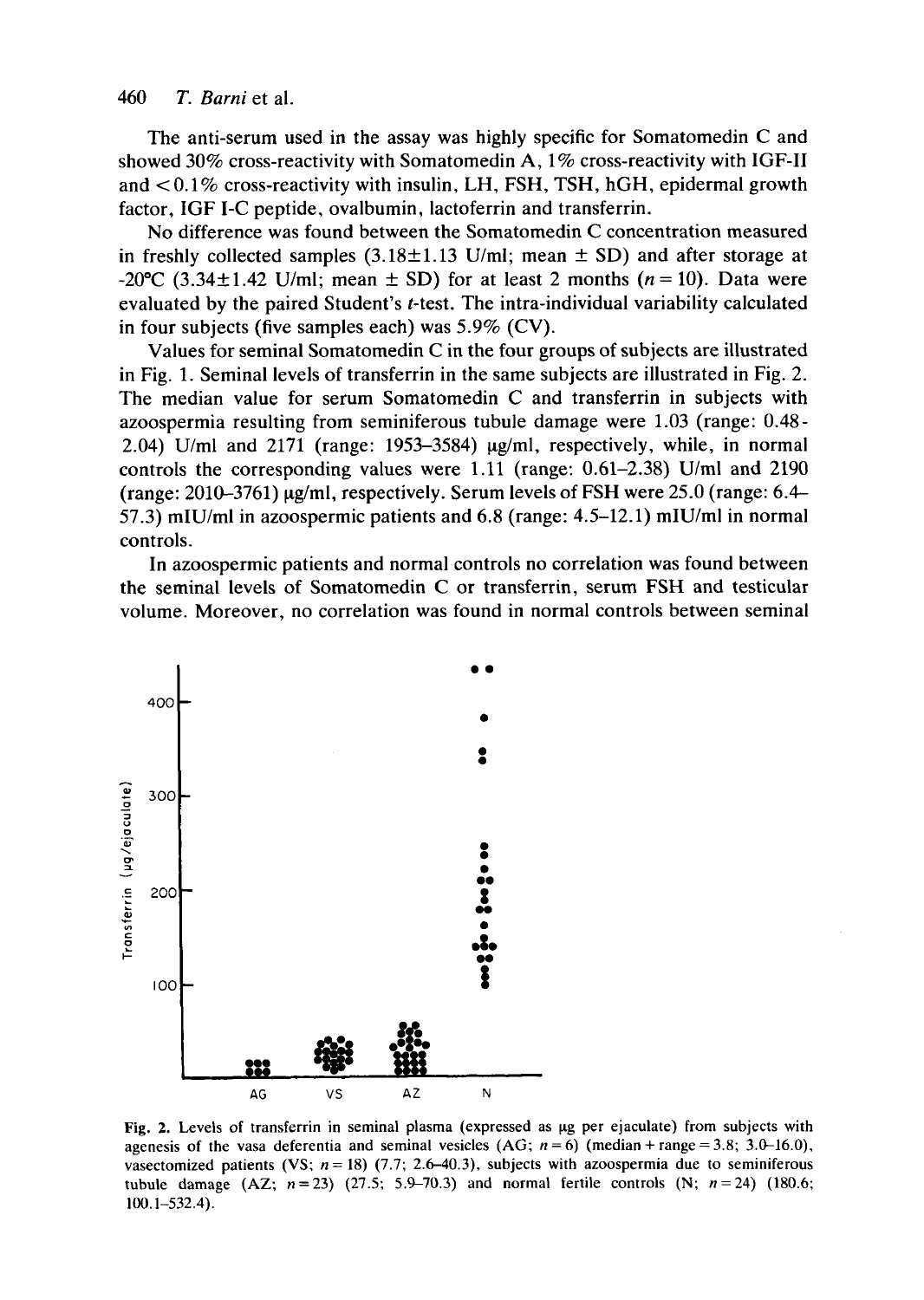Somatomedin C and the total sperm count. **A** weak positive correlation was found between seminal transferrin and the total sperm count  $(r = 0.573; P < 0.01)$ .

#### **Discussion**

Mean values for seminal Somatomedin C found in this study were comparable to levels in blood. However, the median value for seminal Somatomedin C found in vasectomized patients (0.78; range 0.46-4.20 U/ejaculate) was only about 25% of the median values found in normal fertile controls  $(P < 0.001)$ . This suggests that the majority of seminal Somatomedin C is testicular and/or epididymal in origin, In several normal controls Somatomedin C values were found to be in the range of vasectomized subjects, while in the same subjects, seminal transferrin values were always above the range found in vasectomized patients (Figs 1 and 2). In subjects with azoospermia resulting from seminiferous tubule damage the Somatomedin C median value was significantly lower than in fertile controls  $(P< 0.02)$ , but there was overlap between values for the two groups. In contrast, these groups could be discriminated easily by the measurement of seminal transferrin (Figs 1 and 2).

The relative contribution of the seminiferous tubules and epididymis to Somatomedin C concentrations in human seminal plasma is unknown. In addition, it is not known if the immunoassayable Somatomedin C measured in human seminal plasma is identical to that which circulates in the blood. With respect to the origin of Somatomedin C in seminal plasma of vasectomized subjects, the comparison of median values with those in patients with agenesis of the seminal vesicles and vasa deferentia (0.15, range 0.19-0.43 U/ejaculate) ( $P < 0.001$ ) clearly demonstrates that the contribution from prostatic secretions is small.

In conclusion, if values for vasectomized and normal patients are compared, it appears that the majority of immunoassayble Somatomedin C in semen derives from the testis and/or epididymis. However, seminal Somatomedin C does not appear to be as reliable an index of seminiferous tubule function as is seminal transferrin when applied to the diagnosis of male infertility.

## **Acknowledgments**

This paper was supported by a grant from the University of Florence.

#### **References**

- Boehmer, T., Rydning. **A.** & Solberg, H. E. (1974) Carnitine levels in human serum in health and disease. *CIinica Chimica Acta. 57,* 55-61.
- Caldini, **A.** L., Orlando, C., Barni, T., Messeri, G., Pazzagli, M., Baldi, E. & Serio. M. (1986) Measurement of transferrin in human seminal plasma by a chemiluminescent method. *Clinical Chemistry,* 32, 153-156.
- Forti, G., Giusti, T.. Pazzagli, M., Fiorelli, G., Borelli, D.. Cicchi, P., Guazzelli, R., Conti. C., Scarselli, G., Franchini, M., Boninsegni, R., Mannelli, M. & Serio, M. (1981) Spermatic and peripheral oestradiol levels in patients affected by azoospermia due to seminiferous tubular damage. *International Journal* of *Andrology,* **4,** 161-171.
- Holmes, S. D., Lipshultz, L. **1.** & Smith, R. G. (1982) Transferrin and gonadal dysfunction in man. *Fertility and Sterility, 38, 600-604.*
- Holmes. S. D., Lipschultz, L. I. & Smith, R. G. (1984) Regulation of transferrin secretion **by** human Sertoli cells cultured in the presence or absence of human peritubular cells. *Journal* of *Clinical Endocrinology and Metabolism, 59,* 1058-1062.